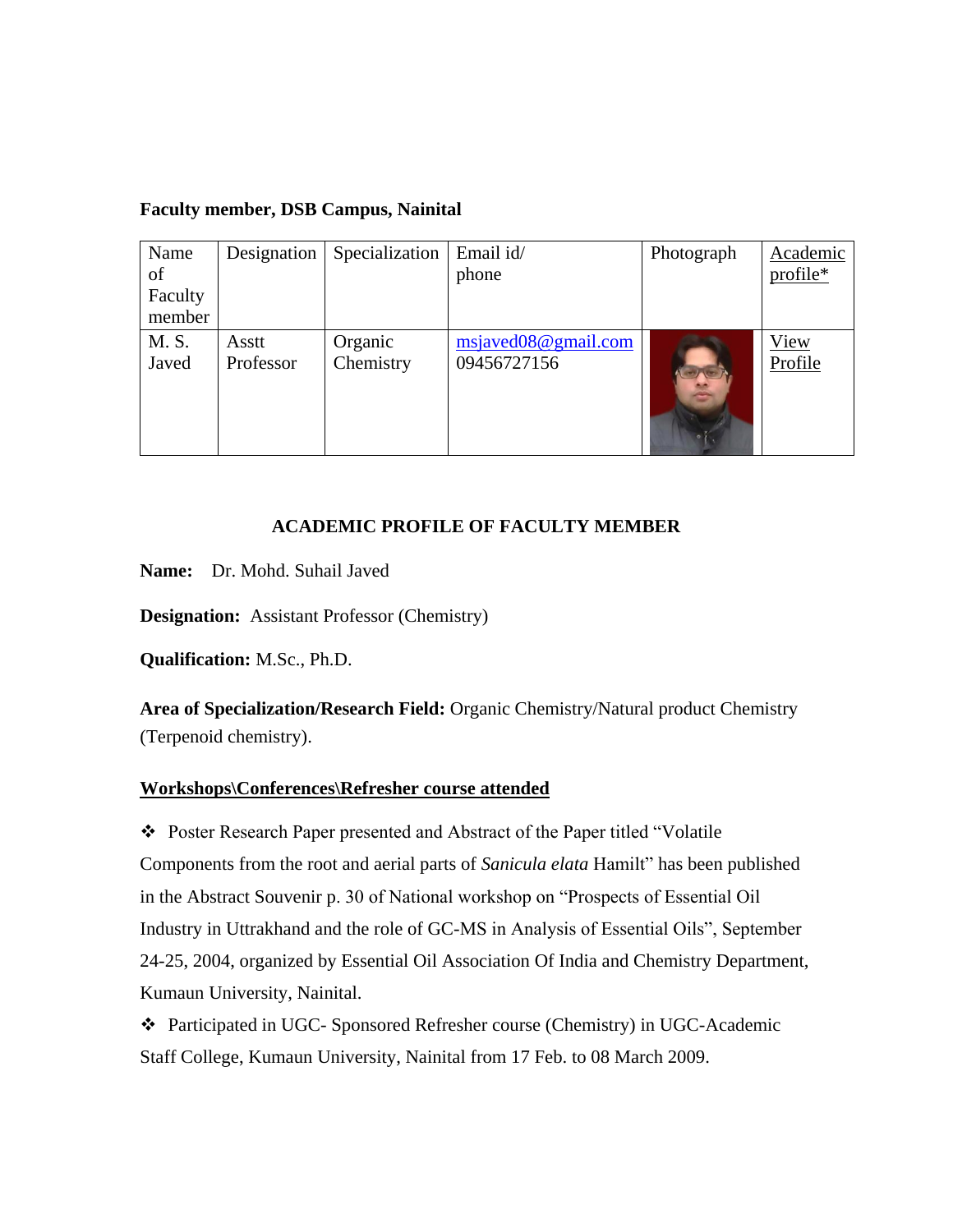Research Paper presented (Oral) and Abstract of the Paper titled "Chemical composition of essential oil from *Anaphalis royleana var. cana* Hook f.", has been published in the Abstract Souvenir of 4th Uttrakhand State Science and Technology Congress 2009 held on 10-12 Nov. 2009 at GB Pant University of Agriculture & Technology Pantnagar.

 Participated in State workshop on "Digital instruments and computers for Chemistry Laboratories", held on 4-6<sup>th</sup> March 2010, Kumaun University, Chemistry Department, S.S.J. Campus, Almora.

 Actively participated on "National Seminar on Chemistry Biology Interface: Recent Trends" held on 2-30<sup>th</sup> Oct. 2010, at Govt. P. G. College, Ranikhet.

 Abstracts of the Papers titled "Phytochemical screening of essential oil from different parts of *Senecio royleanus* DC. growing in central Himalaya region and Antimicrobial evaluation of essential oil & compounds isolated from the species'' and " Synthesis and characteristic spectral study of Tin(IV)

complex with N-(2-Hydroxy-1-naphthylidene) glycine", have been published in the Abstract Souvenir of 5th Uttrakhand State Science and Technology Congress 2010 held on 10-12 Nov. 2010 at Doon University, Dehradun.

 Actively participated in Seminar on "Natural Products as Drug Discovery", December 18, 2007, on Organized by Seminar Club of Medicinal and Process Chemistry Division, CDRI, Lucknow.

 Delivered lecture on "Stereochemistry" in the seminar Series, Organized by Chemical Society, D.S.B. campus, Kumaun University, Nainital.

## **Publicatios**

 Anand B. Melkani, Vasu Dev, **Mohammad S. Javed**, S.P.S. Mehta and Kirti B. Melkani, "Volatile Components from the root and aerial parts of *Sanicula elata* Hamilt"*, Indian perfumer* (2004), 48(4), 421-424.

 Anand B. Melkani, **Mohammad S. Javed**, Kirti B. Melkani, Vasu Dev and Philip S. Beauchamp, "Terpenoid Composition of the essential oil from *Pimpinella acuminata*  (Edgew.) CB Clarke"*, Journal of Essential Oil Research* (2006), 18, 312-314.

 Anand B. Melkani, Anuradha Negi, **Mohammad S. Javed**, Philip S. Beauchamp and Vasu Dev,